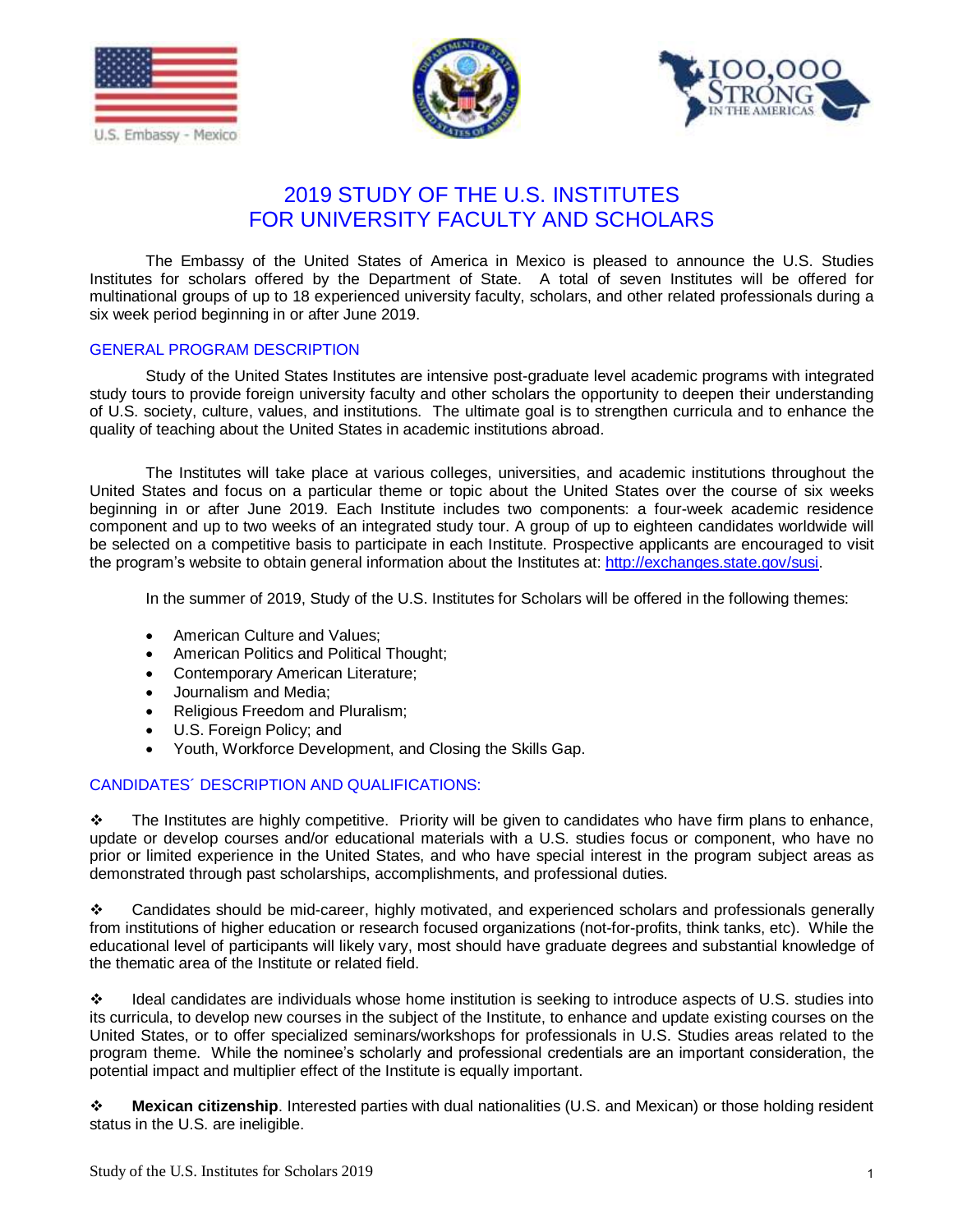Candidates must demonstrate English language fluency, i.e. 213 CB (computer-based) TOEFL or 550 Institutional TOEFL score or equivalents are required. Institutes are rigorous and demanding programs; participants will be expected to handle substantial reading assignments in English and to fully and actively participate in all seminar and panel discussions. English fluency is vital to a successful experience in the Institute for all participants. For information on where to take the TOEFL exam please visit: <https://www.iie.org/Why-IIE/Offices/Mexico-City/Assessment/TOEFL-ITP>

 Candidates should be willing and able to fully take part in an intensive post-graduate level academic program and study tour. While senior faculty members and new professionals to the field are eligible applicants, first consideration will be given to mid-career professionals with little or no prior experience in the United States, and to persons who are likely to be comfortable with campus life and an active program schedule. The U.S. Department of State strives to recruit diverse nominees including candidates from disadvantaged groups and women.

### **IMPORTANT:**

Participants in this program will be traveling to the U.S. with a J-1 visa subject to the two-year home residency requirement. This means they cannot apply for a resident or work visa until they have returned to Mexico for at least two years. The Embassy, in principle, does not support waivers to this requirement.

### PROGRAM BENEFITS AND REQUIREMENTS:

Financial provisions**:** The Department of State will cover all participant costs, including program administration, international travel and ground transportation in the United States, housing and subsistence, book, cultural, mailing, and incidental allowances.

Housing and meal arrangements: When possible, each participant will have a private room with a shared bathroom during the residency portion (four weeks) of the Institute. However, private room accommodations cannot be guaranteed. During the study tour (up to two weeks), participants will likely share a hotel room with another participant of the same gender. During the residency, housing will typically be in college or university owned housing. Most meals will be provided at campus facilities, though participants may have access to a kitchen to cook some meals on their own. Care will be taken to ensure any special requirements regarding diet, daily worship, housing, and medical care are satisfied.

Health benefits: All participants will receive the Department of State's coverage of USD\$100,000 with a \$25 co-pay per medical visit and \$75 co-pay per emergency room visit, for the duration of the program. **Preexisting conditions are not covered.** Information on health benefit program may be found online at: <https://www.sevencorners.com/gov/usdos>

Program requirements and Restrictions: All participants are expected to participate fully in the program. They must attend all lectures and organized activities, and complete assigned readings. Family members and/or friends may not accompany participants on any part of the program. The Institutes' curriculum will not formally address teaching methodology and pedagogical methods. The Institute is not a research program. Candidates should be aware they are applying for an intensive program and there will be little time for personal pursuits unrelated to the program. The Institutes should not be viewed as a research program.

Health Conditions: A physical examination is not required in order to participate in the program. It is important, however, for U.S. host universities to know in advance about any medical conditions that might require special assistance (wheelchair access, limitations on walking, etc.) or chronic conditions, such as diabetes, for which treatment may be necessary during the program. All Institute programs include substantial travel, as well as day or weekend trips that may require long walks or time spent standing.

Smoking: All applicants should be aware that smoking is prohibited or restricted in the United States, especially in public buildings and on college and university campuses.

Selection process: Candidates selected by the U.S. Embassy will be nominated to the U.S. Department of State for final selection and approval. Candidates will be notified regarding selection or non-selection by April 2019.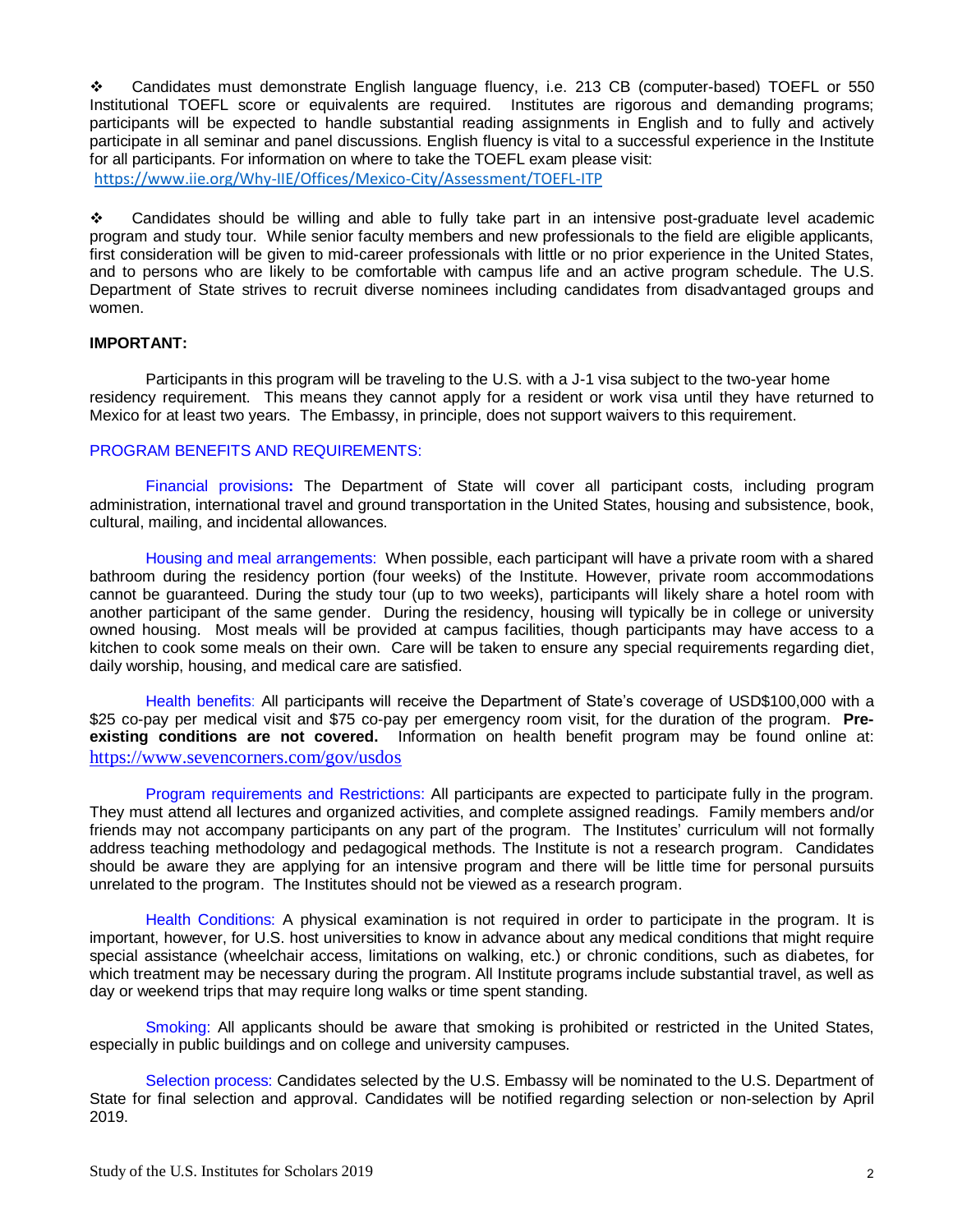### **INSTITUTE THEMES:**

### 1. American Culture and Values

Host Institution: To be determined within June to August 2019 Dates: To be determined

The Institute will promote American culture, leadership, and values by providing the participants a deeper understanding of U.S. society, civil society institutions, democratic principles, human rights, and the rule of law. Moreover, the Institute will examine the concepts of American exceptionalism and American resilience through social, economic, political, and religious contexts in which, historically, various cultures have manifested and shaped contemporary U.S. culture, values, and society. The program will draw from a diverse disciplinary base and should itself provide a model of how a foreign university might approach the study of U.S. culture and values.

#### 2. American Politics and Political Thought

Host Institution: University of Massachusetts, Donahue Institute in Amherst (pending final approval) Dates: To be determined

This Institute will provide insight into how intellectual and political movements have influenced modern American political institutions and a deeper understanding of major currents in U.S. political thought from the colonial period to the present. Drawing upon the American Political Development approach, the Institute will provide a full and diverse understanding of U.S. Political thought and its connection to U.S. politics, public policy, and institutions by linking contemporary issues with historical and social debates. The Institute will explore particular themes including self-rule and limited government, liberty and freedom, individualism and identity, equality and inequality, and the American Dream. The Institute will conclude with an integrated two-week study tour to New York City; Philadelphia and Harrisburg, Pennsylvania; Shepherdstown, West Virginia Charlottesville, Virginia; and Washington, D. C.

#### 3. Contemporary American Literature

Host institution: Seattle University in Washington (pending final approval) Dates: To be determined

This Institute will provide a deeper understanding of U.S. society and culture, past and present, through an examination of contemporary American (U.S.) literature. Its purpose is twofold: to explore contemporary U.S. literature. Its purpose is twofold: to explore contemporary American writers and writing in a variety of genres; and to suggest how the themes explores in those works reflect larger currents within contemporary U.S. society and culture. The program will explore the diversity of the American literary landscape, examining how major contemporary writers, schools and movements reflect the traditions of the U.S. literary canon. At the same time, the program will expose participants to writers who represent a departure from that tradition, and who are establishing new directions for American literature.

### 4. Journalism and Media

Host institution: To be determined Dates: To be determined

This Institute will provide a deeper understanding of the roles that journalism and the media play in U.S. society. It will examine the role of journalists in recognizing and preventing disinformation and will explore strategies for media and information literacy to counter disinformation. Additionally, the Institute will examine best practices in journalism by discussing the rights and responsibilities of the media in a democratic society, including editorial independence, journalistic ethics, legal constraints, and international journalism, as well as pedagogical strategies for teaching students of journalism the basics of the tradecraft: researching, critical thinking, reporting, interviewing, writing, and editing. The program will also highlight the impact of technology on journalism, such as the influence of the Internet, the globalization of the news media, and other changes that are transforming the profession.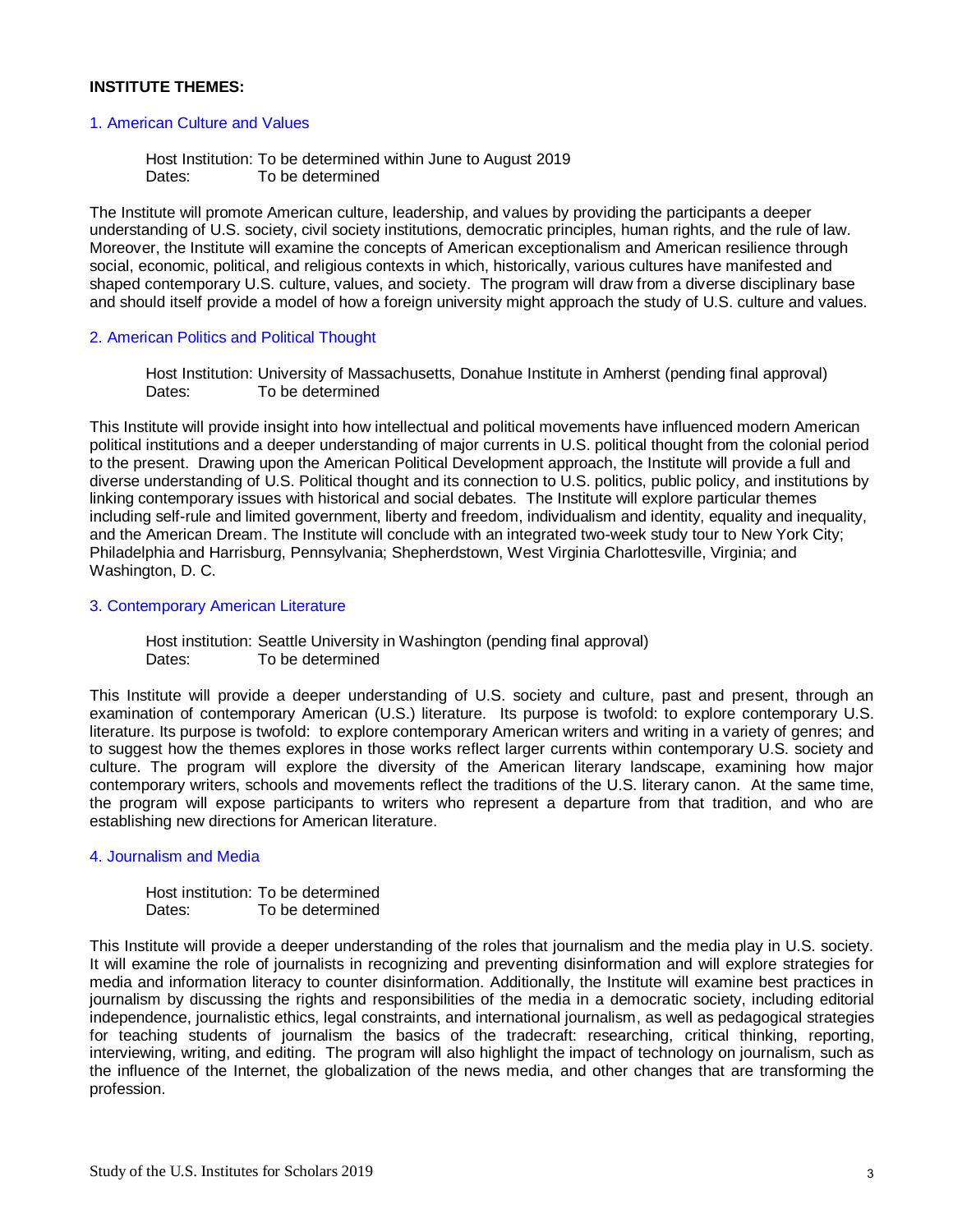### 5. Religious Freedom and Pluralism

Host Institution: Temple University, The Dialogue Institute (pending final approval) Dates: To be determined

This Institute will provide a deeper understanding of U.S. society and culture, past and present, through an examination of religious pluralism in the United States and its intersection with American democracy. Employing a multi-disciplinary approach, and drawing on fields such as history, political science, sociology, anthropology, law and others, the program will explore both the historical and contemporary relationship between religion and state in the United States. Participants will examine: the ways in which religious thought and practice have influenced, and been influenced by the development of American-style democracy. Study will also include a survey of the diversity of contemporary religious beliefs in relation to the first amendment to the U.S. constitution, elections, public policy, and the demography of the United States. Interfaith dialogue in the American context will be practiced in the context of the group itself as well as site visits to a diversity of religious communities.

### 6. U.S. Foreign Policy

Host Institution: To be determined Dates: To be determined

This Institute will provide a deeper understanding of new approaches to U.S. foreign policy and how it is formulated and implemented. The Institute will include a historical review of significant events, individuals and philosophies that have shaped U.S. foreign policy. The Institute will explain the role of key players in U.S. foreign policy including the executive and legislative branches of government, the media, the U.S. public, think-tanks, non-governmental organizations, and multilateral institutions. The program will also examine the current U.S. foreign policymaking and the new trends that are shaping policy. Topics such as the concept of American sovereignty, shifting attitudes towards globalism, U.S. foreign aid, the monitoring of foreign investment in the United States, the efforts to combat terrorism and radicalization, new trade policies and agreements, immigration and border safety, and cybersecurity will be included. The program will also discuss the renegotiated North American Free Trade Agreement (NAFTA) and next steps for implementation of the USMCA (U.S.-Mexico-Canada Agreement, as well as the new U.S. approaches to international organizations such as the United Nations (UN), the Organization of Petroleum Exporting Countries (OPEC), and the North Atlantic Treaty Organization (NATO).

7. Youth, Workforce Development, and Closing the Skills Gap

Host Institution: To be determined Dates: To be determined

The Institute will provide a deeper understanding of how new socioeconomic trends have changed the concept of work, workforce development, and career paths in the United States. The academic program will include a thorough discussion of the role of U.S. educational institutions, particularly community colleges, in preparing Americans with the skills needed to succeed in multiple industries including business, technology, science, the creative arts, and other emerging fields. Topics such as urbanization, globalization, economic development, and advances in technology such as automation, robotics, and artificial intelligence will also be included. The Institute will offer opportunities for participants to research new ideas, in conjunction with American peers, to better understand the evolution of work, the changing demand for skills, and the advancements in workforce development through retraining, reskilling, and closing the skills gap.

## **APPLICATION DEADLINE FOR ALL INSTITUTES: Sunday, January 20, 2019**

If you are interested in applying, please complete and submit the application form below and send as an e-mail attachment to: [solicitudesbecas@state.gov.](mailto:solicitudesbecas@state.gov) The subject of the e-mail should be your first name, last name and the Institute you are applying to. Example: Margarita González – 2019 SUSI American Culture and Values

For questions and requests for further information, please send an e-mail to: [carrilloa@state.gov](mailto:carrilloa@state.gov)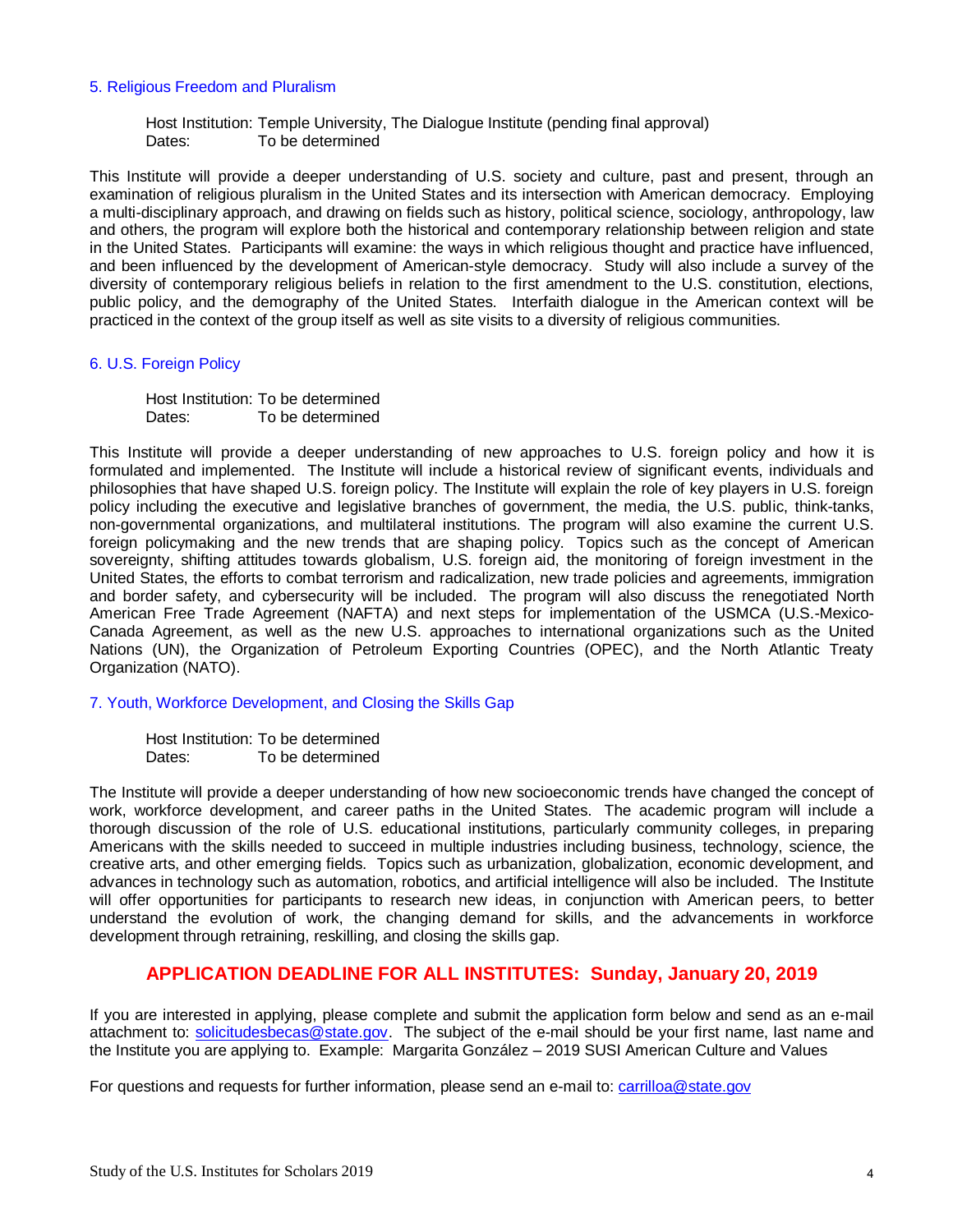





# **2019 Study of the United States Institutes (SUSI) for Scholars**

# **APPLICATION FORM**

| A. Title of the U.S. Studies Institute you are applying to:                      |     |         |             |  |     |        |      |        |            |                 |
|----------------------------------------------------------------------------------|-----|---------|-------------|--|-----|--------|------|--------|------------|-----------------|
|                                                                                  |     |         |             |  |     |        |      |        |            |                 |
| B. Candidate's full name, exactly as it appears on passport or birth certificate |     |         |             |  |     |        |      |        |            |                 |
| Prefix:<br>Last Name:<br>First Name:<br>Middle Name:                             | Dr. | $\perp$ | <b>Miss</b> |  | Mr. | $\Box$ | Mrs. | $\Box$ | Ms. $\Box$ | Prof. $\square$ |
| <b>C.</b> Gender                                                                 |     |         |             |  |     |        |      |        |            |                 |
| Male $\Box$<br>Female $\Box$                                                     |     |         |             |  |     |        |      |        |            |                 |
| D. Date of Birth (mm/dd/yyyy):                                                   |     |         |             |  |     |        |      |        |            |                 |
| E. Birth City:                                                                   |     |         |             |  |     |        |      |        |            |                 |
| <b>F. Birth Country:</b>                                                         |     |         |             |  |     |        |      |        |            |                 |
| G. Citizenship:                                                                  |     |         |             |  |     |        |      |        |            |                 |
| Primary:                                                                         |     |         |             |  |     |        |      |        |            |                 |
| Secondary: (if applicable)                                                       |     |         |             |  |     |        |      |        |            |                 |
| H. Country of Residency:                                                         |     |         |             |  |     |        |      |        |            |                 |
| I. Medical, Physical, Dietary or other Personal Considerations:                  |     |         |             |  |     |        |      |        |            |                 |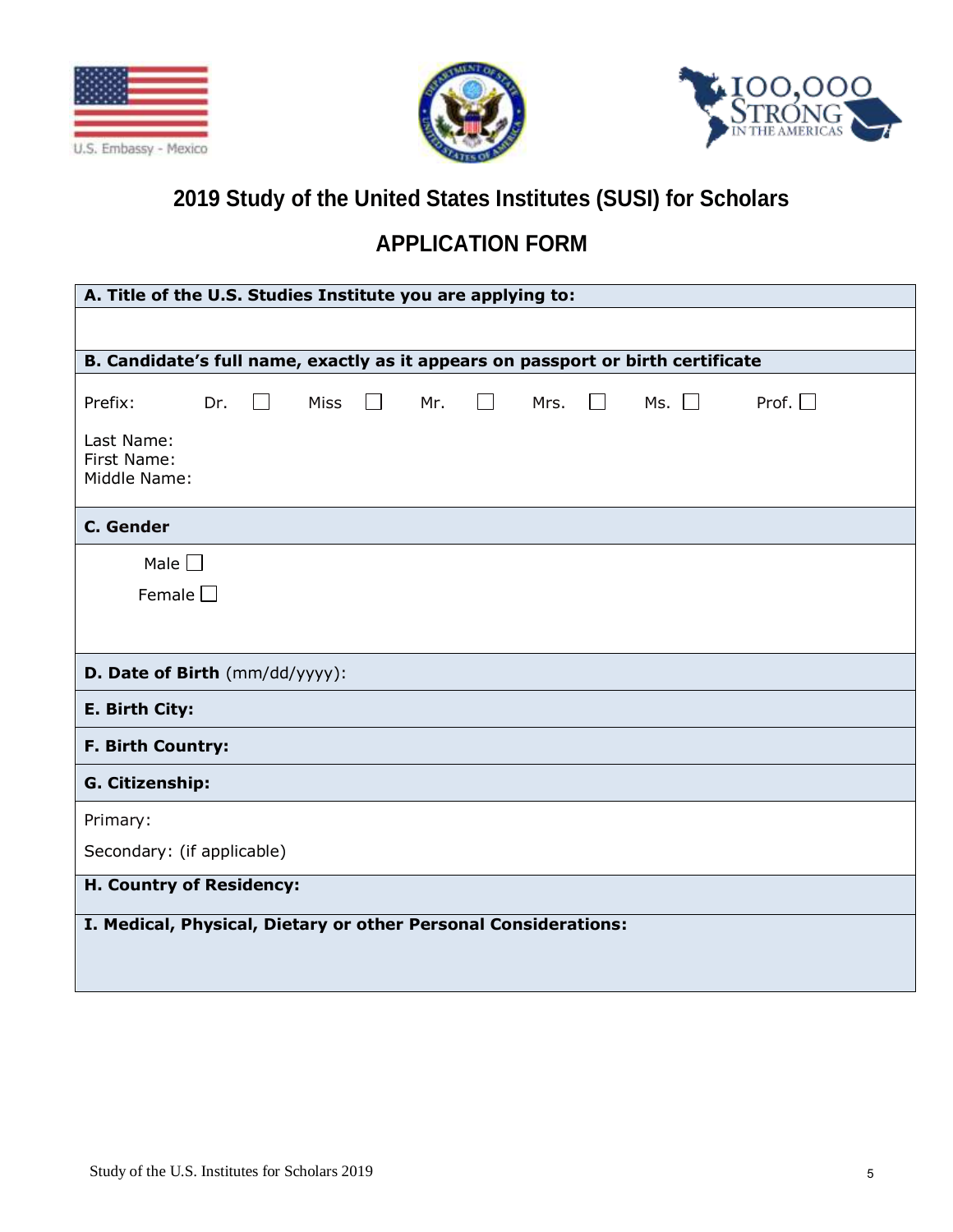| Disabilities:                                                                                                                                                                             |                                                                                                       |  |  |  |  |  |
|-------------------------------------------------------------------------------------------------------------------------------------------------------------------------------------------|-------------------------------------------------------------------------------------------------------|--|--|--|--|--|
| Blind and Visual Impairments $\Box$                                                                                                                                                       | Physical Disabilities                                                                                 |  |  |  |  |  |
| Deaf and Hearing Impairments $\Box$                                                                                                                                                       | Psychiatric Disabilities $\Box$                                                                       |  |  |  |  |  |
| Learning Disabilities $\Box$                                                                                                                                                              |                                                                                                       |  |  |  |  |  |
| taking, or other dietary or personal consideration.                                                                                                                                       | Please describe any pre-existing medical conditions, including any prescription medication you may be |  |  |  |  |  |
| This will not affect the candidate's selection, but will enable the host institution to make any<br>necessary accommodations.                                                             |                                                                                                       |  |  |  |  |  |
| J. Candidate's Contact Information                                                                                                                                                        |                                                                                                       |  |  |  |  |  |
| Address:                                                                                                                                                                                  |                                                                                                       |  |  |  |  |  |
| City:                                                                                                                                                                                     |                                                                                                       |  |  |  |  |  |
| Home State or Province:                                                                                                                                                                   |                                                                                                       |  |  |  |  |  |
| Postal Code:                                                                                                                                                                              |                                                                                                       |  |  |  |  |  |
| Home Country Name:                                                                                                                                                                        |                                                                                                       |  |  |  |  |  |
| e-mail:                                                                                                                                                                                   |                                                                                                       |  |  |  |  |  |
| Phone (include area code):                                                                                                                                                                |                                                                                                       |  |  |  |  |  |
| Cell (include area code):                                                                                                                                                                 |                                                                                                       |  |  |  |  |  |
| Emergency contact's name & relationship:                                                                                                                                                  |                                                                                                       |  |  |  |  |  |
| Emergency contact's phone:                                                                                                                                                                |                                                                                                       |  |  |  |  |  |
| Emergency contact's e-mail:                                                                                                                                                               |                                                                                                       |  |  |  |  |  |
| K. Current Position, Title, Institution                                                                                                                                                   |                                                                                                       |  |  |  |  |  |
| Position Type:<br>Senior University Official (President, Provost), Government Minister, Senior Executive, etc. $\Box$                                                                     |                                                                                                       |  |  |  |  |  |
| University Dean, Government Advisor, Vice President, Junior Executive $\Box$                                                                                                              |                                                                                                       |  |  |  |  |  |
| Senior Professor, Department Chair, Director, Editor, Officer, etc.                                                                                                                       |                                                                                                       |  |  |  |  |  |
| Associate Professor, Senior Researcher/Think-Tank Fellow, Senior Staff, etc.<br>Assistant Professor, Assistant Editor, Coordinator, mid-level Staff researcher/Think-Tank<br>fellow, etc. |                                                                                                       |  |  |  |  |  |
| Lecturer, Teacher, Consultant $\Box$                                                                                                                                                      |                                                                                                       |  |  |  |  |  |
| Teaching Assistant, Instructor $\Box$                                                                                                                                                     |                                                                                                       |  |  |  |  |  |
| Other $\Box$                                                                                                                                                                              |                                                                                                       |  |  |  |  |  |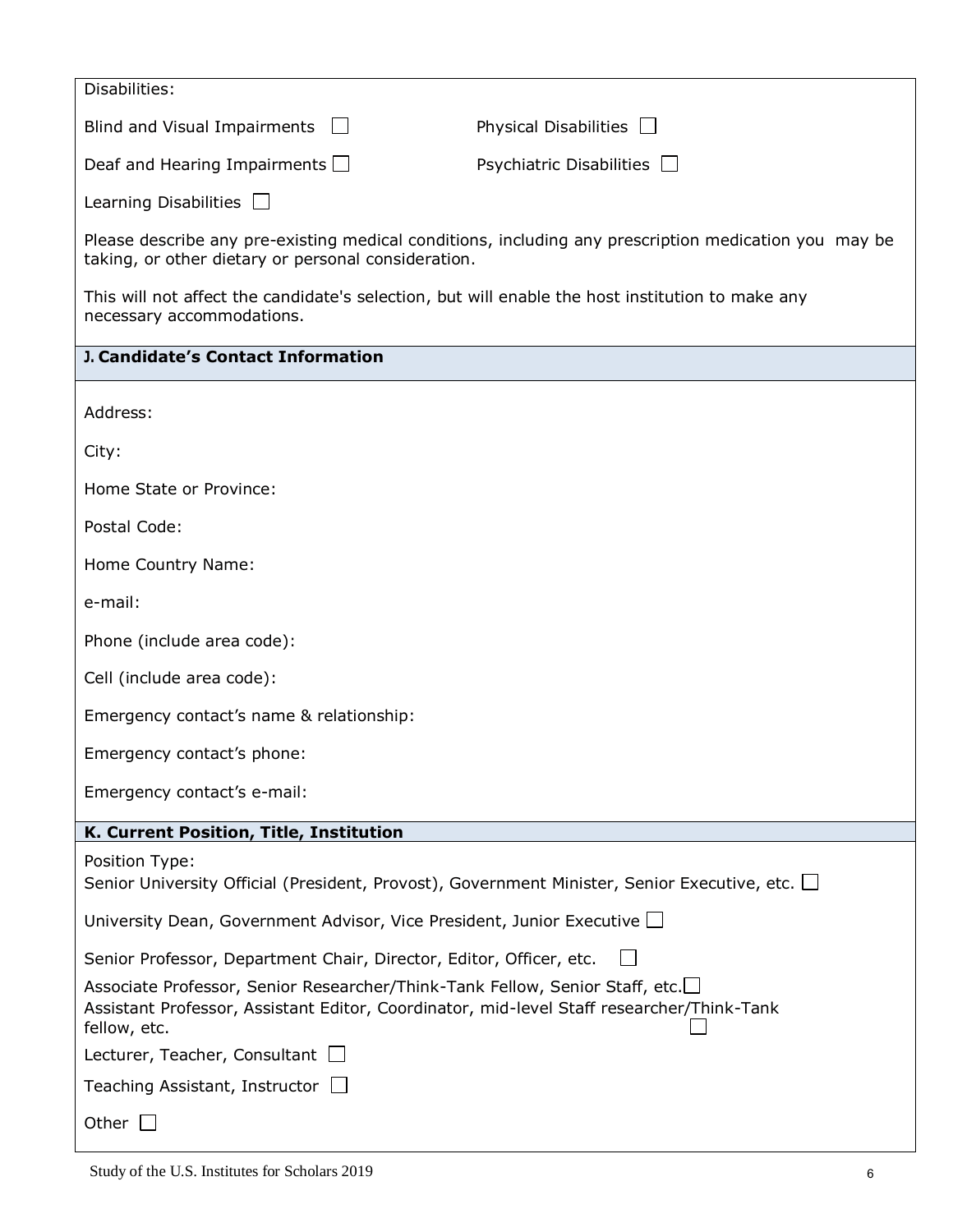| Title: |  |  |
|--------|--|--|
|        |  |  |

Institution's name:

Institution country:

Address:

Phone (include area code):

## **L. Work experience, including previous positions and titles:**

| From: | ۲о: | Title/Institution (Please specify if position is part-time |
|-------|-----|------------------------------------------------------------|
|       |     |                                                            |
|       |     |                                                            |
|       |     |                                                            |
|       |     |                                                            |

## **M. Education, Academic and Professional Training:**

Please list all earned degrees beginning with most recent. Degrees listed should reflect the closest U.S. equivalent.

Degree Earned: Year earned: (Doctorate/J.D./etc; Candidate/ABD; M.A.; Graduate Certificate; B.A.; Associates/2 yr. Degree)

Specialization/Institution:

Degree Earned: Year earned: (Doctorate/J.D./etc; Candidate/ABD; M.A.; Graduate Certificate; B.A.; Associates/2 yr. Degree)

Specialization:

Degree Earned: Year earned: (Doctorate/J.D./etc; Candidate/ABD; M.A.; Graduate Certificate; B.A.; Associates/2 yr. Degree)

Specialization:

Degree Earned: Year earned: (Doctorate/J.D./etc; Candidate/ABD; M.A.; Graduate Certificate; B.A.; Associates/2 yr. Degree)

Specialization:

Degree Earned: Year earned: (Doctorate/J.D./etc; Candidate/ABD; M.A.; Graduate Certificate; B.A.; Associates/2 yr. Degree)

Specialization:

## **Additional Professional Training:**

## **N. Active Professional Memberships:**

Active Professional Memberships independent of current professional responsibilities. These should not include university committee work or other professional duties directly related to current employment. Position Title Title and Organization

## **O. Publications Related to the Institute Theme (up to 10)**

Study of the U.S. Institutes for Scholars 2019 7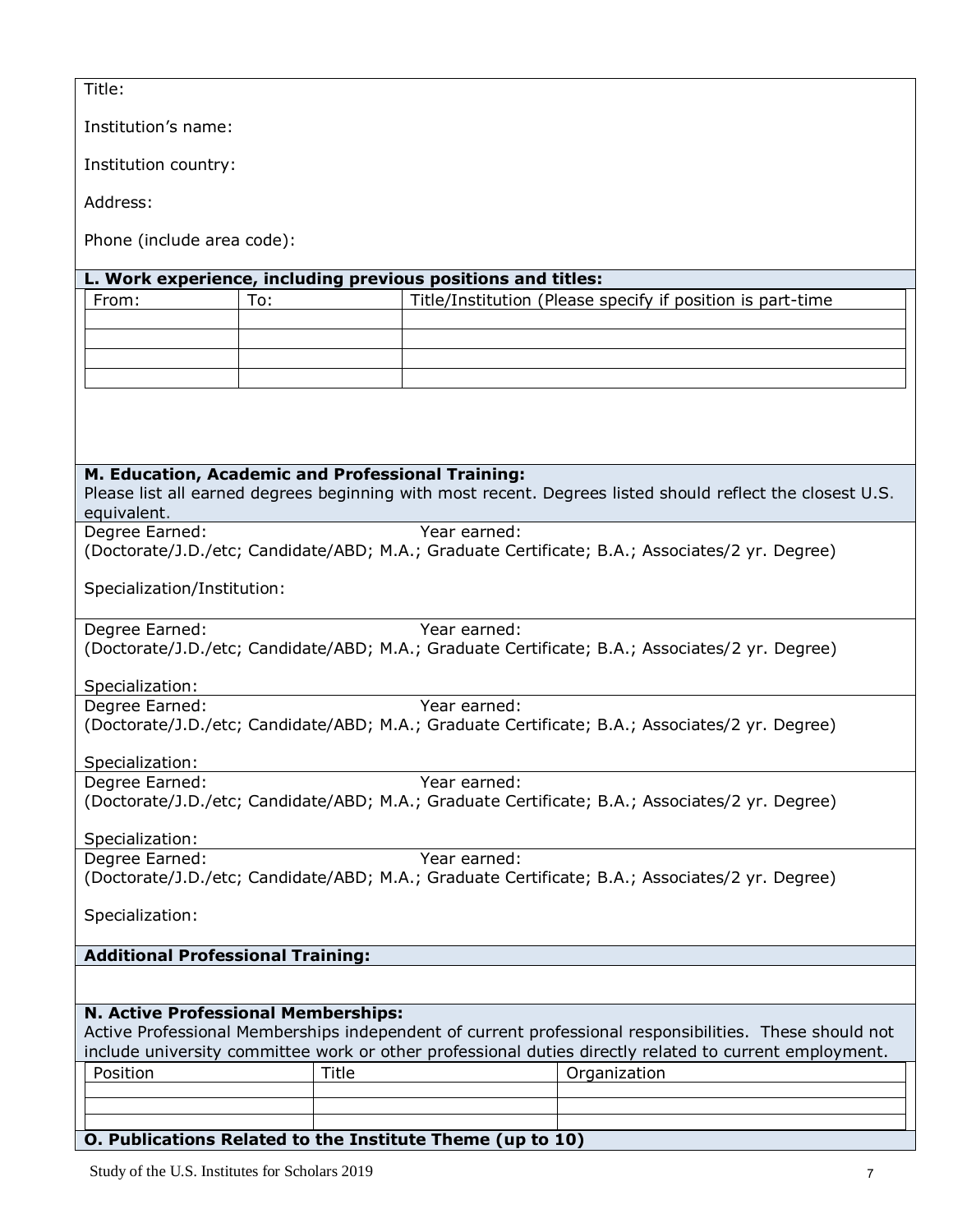| Please list all foreign titles in English, including whether book, chapter, journal article, newspaper<br>article, web article, etc. |                                                                                             |  |  |  |  |  |
|--------------------------------------------------------------------------------------------------------------------------------------|---------------------------------------------------------------------------------------------|--|--|--|--|--|
| <b>Publication Type:</b>                                                                                                             | Year:                                                                                       |  |  |  |  |  |
|                                                                                                                                      | (Book/Edited Volume/Chapter (book)/Journal Article/Working Paper/Opinion Piece/Web Article) |  |  |  |  |  |
| Publication Title/Publisher:                                                                                                         |                                                                                             |  |  |  |  |  |
| <b>Publication Type:</b>                                                                                                             | Year:                                                                                       |  |  |  |  |  |
|                                                                                                                                      | (Book/Edited Volume/Chapter (book)/Journal Article/Working Paper/Opinion Piece/Web Article) |  |  |  |  |  |
| Publication Title/Publisher:                                                                                                         |                                                                                             |  |  |  |  |  |
| <b>Publication Type</b>                                                                                                              | Year:                                                                                       |  |  |  |  |  |
| Publication Title/Publisher:                                                                                                         | (Book/Edited Volume/Chapter (book)/Journal Article/Working Paper/Opinion Piece/Web Article) |  |  |  |  |  |
| <b>Publication Type:</b>                                                                                                             | Year:                                                                                       |  |  |  |  |  |
|                                                                                                                                      | (Book/Edited Volume/Chapter (book)/Journal Article/Working Paper/Opinion Piece/Web Article) |  |  |  |  |  |
| Publication Title/Publisher:                                                                                                         |                                                                                             |  |  |  |  |  |
| Publication Type:                                                                                                                    | Year:                                                                                       |  |  |  |  |  |
|                                                                                                                                      | (Book/Edited Volume/Chapter (book)/Journal Article/Working Paper/Opinion Piece/Web Article) |  |  |  |  |  |
| Publication Title/Publisher:                                                                                                         |                                                                                             |  |  |  |  |  |
| <b>Publication Type</b>                                                                                                              | Year:                                                                                       |  |  |  |  |  |
| Publication Title/Publisher:                                                                                                         | (Book/Edited Volume/Chapter (book)/Journal Article/Working Paper/Opinion Piece/Web Article) |  |  |  |  |  |
| <b>Publication Type:</b>                                                                                                             | Year:                                                                                       |  |  |  |  |  |
|                                                                                                                                      | (Book/Edited Volume/Chapter (book)/Journal Article/Working Paper/Opinion Piece/Web Article) |  |  |  |  |  |
| Publication Title/Publisher:                                                                                                         |                                                                                             |  |  |  |  |  |
| <b>Publication Type</b>                                                                                                              | Year:                                                                                       |  |  |  |  |  |
|                                                                                                                                      | (Book/Edited Volume/Chapter (book)/Journal Article/Working Paper/Opinion Piece/Web Article) |  |  |  |  |  |
| Publication Title/Publisher:                                                                                                         |                                                                                             |  |  |  |  |  |
| <b>Publication Type:</b>                                                                                                             | Year:                                                                                       |  |  |  |  |  |
| Publication Title/Publisher:                                                                                                         | (Book/Edited Volume/Chapter (book)/Journal Article/Working Paper/Opinion Piece/Web Article) |  |  |  |  |  |
| <b>Publication Type:</b>                                                                                                             | Year:                                                                                       |  |  |  |  |  |
|                                                                                                                                      | (Book/Edited Volume/Chapter (book)/Journal Article/Working Paper/Opinion Piece/Web Article) |  |  |  |  |  |
| Publication Title/Publisher:                                                                                                         |                                                                                             |  |  |  |  |  |
| P. Previous Experience in the United States                                                                                          |                                                                                             |  |  |  |  |  |
| Purpose of visit:                                                                                                                    | To:                                                                                         |  |  |  |  |  |
| From:<br>Description:                                                                                                                | (mm/dd/yyyy)                                                                                |  |  |  |  |  |
|                                                                                                                                      |                                                                                             |  |  |  |  |  |
| Purpose of visit:                                                                                                                    |                                                                                             |  |  |  |  |  |
| From:                                                                                                                                | To:<br>(mm/dd/yyyy)                                                                         |  |  |  |  |  |
| Description:                                                                                                                         |                                                                                             |  |  |  |  |  |
| Purpose of visit:                                                                                                                    |                                                                                             |  |  |  |  |  |
| From:                                                                                                                                | To:<br>(mm/dd/yyyy)                                                                         |  |  |  |  |  |
| Description:                                                                                                                         |                                                                                             |  |  |  |  |  |
|                                                                                                                                      |                                                                                             |  |  |  |  |  |
| Q. Family/Friends Residing in the United States:                                                                                     |                                                                                             |  |  |  |  |  |
| Please include city and state (Example: John Doe - Chicago, IL)                                                                      |                                                                                             |  |  |  |  |  |
|                                                                                                                                      |                                                                                             |  |  |  |  |  |
|                                                                                                                                      |                                                                                             |  |  |  |  |  |
| <b>R. Evidence of English Fluency:</b>                                                                                               |                                                                                             |  |  |  |  |  |

Preferably an IB TOEFL or Institutional TOEFL score. In the event English score is not available, applicants should complete the attached English proficiency evaluation form.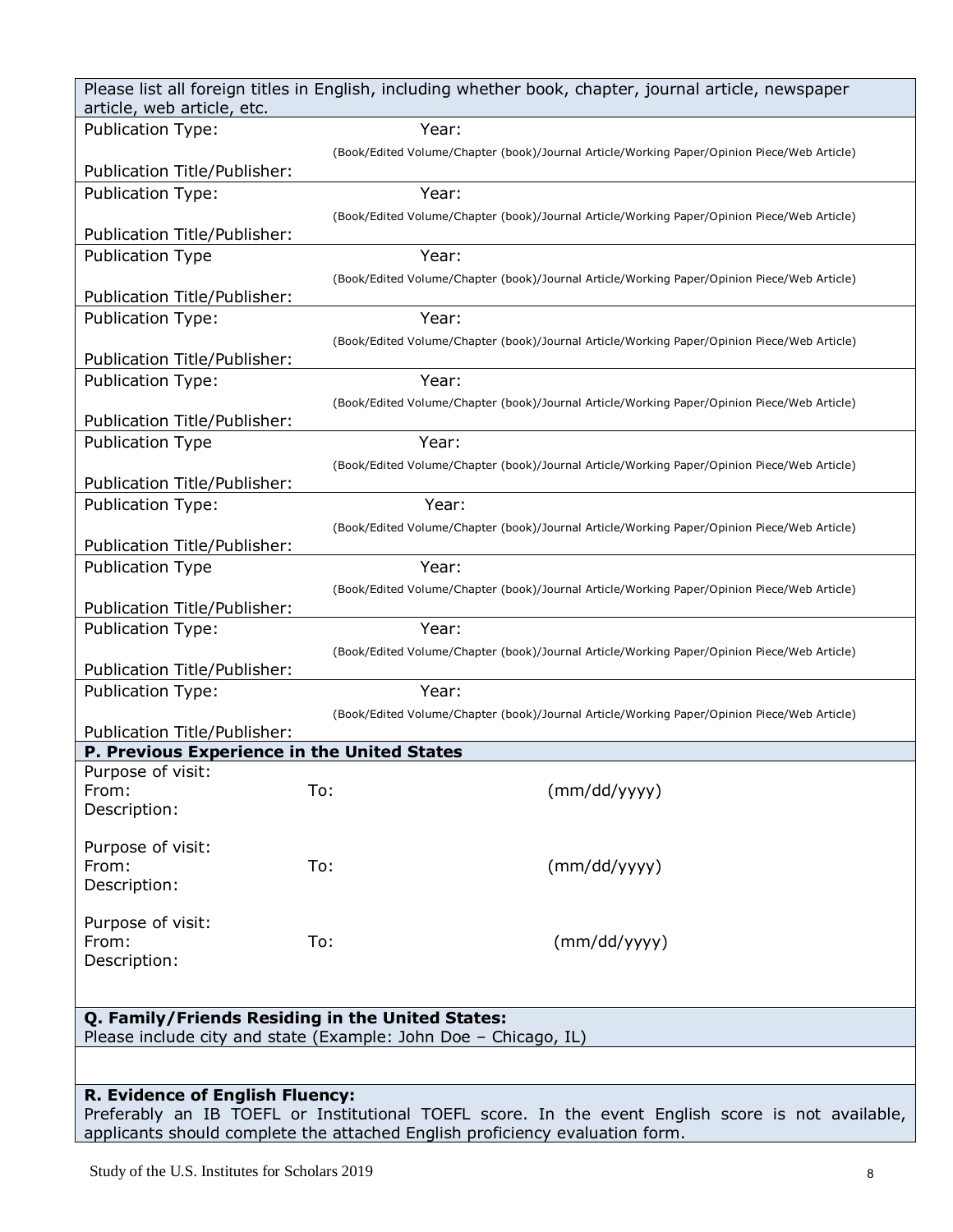### **S. Professional Responsibilities:**

Please discuss your professional responsibilities in greater detail, including research interests, administrative responsibilities (ex. Curriculum design), and/or other pertinent information.

\_\_\_\_\_\_\_\_\_\_\_\_\_\_\_\_\_\_\_\_\_\_\_\_\_\_\_\_\_\_\_\_\_\_\_\_\_\_\_\_\_\_\_\_\_\_\_\_\_\_\_\_\_\_\_\_\_\_\_\_\_\_\_\_\_\_\_\_\_\_\_\_\_\_\_\_\_\_

### **Current Courses Taught:**

Course title: Level of students (Ph.D., M.A., Undergraduate, High School): Classroom hours per semester: Number of students: Estimated percent of U.S. Studies content:

Course title: Level of students (Ph.D., M.A., Undergraduate, High School): Classroom hours per semester: Number of students: Estimated percent of U.S. Studies content:

Course title: Level of student (Ph.D., M.A., Undergraduate, High School): Classroom hours per semester: Number of students: Estimated percent of U.S. Studies content:

Please copy format as needed for additional courses:

## **Current Student Advising:**

Advising is not the same as teaching. We are looking for the number of students, their level, and hours the nominee spends providing assistance in helping students clarifying personal and career goals, and evaluating progress towards those goals. This section can also include those that supervise PhD and graduate students.

**\_\_\_\_\_\_\_\_\_\_\_\_\_\_\_\_\_\_\_\_\_\_\_\_\_\_\_\_\_\_\_\_\_\_\_\_\_\_\_\_\_\_\_\_\_\_\_\_\_\_\_\_\_\_\_\_\_\_\_\_\_\_\_\_\_\_\_\_\_\_**

Number of students advised who are studying U.S. related topics: Level of student (Ph.D., M.A., Undergraduate, High School): Number of advising hours:

### $\_$  ,  $\_$  ,  $\_$  ,  $\_$  ,  $\_$  ,  $\_$  ,  $\_$  ,  $\_$  ,  $\_$  ,  $\_$  ,  $\_$  ,  $\_$  ,  $\_$  ,  $\_$  ,  $\_$  ,  $\_$  ,  $\_$  ,  $\_$  ,  $\_$  ,  $\_$  ,  $\_$  ,  $\_$  ,  $\_$  ,  $\_$  ,  $\_$  ,  $\_$  ,  $\_$  ,  $\_$  ,  $\_$  ,  $\_$  ,  $\_$  ,  $\_$  ,  $\_$  ,  $\_$  ,  $\_$  ,  $\_$  ,  $\_$  , **Other Potential Outcomes:**

Please select any likely potential professional outcomes of this program.

| Update existing course               | Create new course              |  |
|--------------------------------------|--------------------------------|--|
| Create new degree program            | University curriculum redesign |  |
| National curriculum redesign         | New research project           |  |
| New publication                      | Professional promotion         |  |
| Government or Ministry Policy $\Box$ | New professional organization  |  |
| New institutional linkages           | Raise institutional profile    |  |